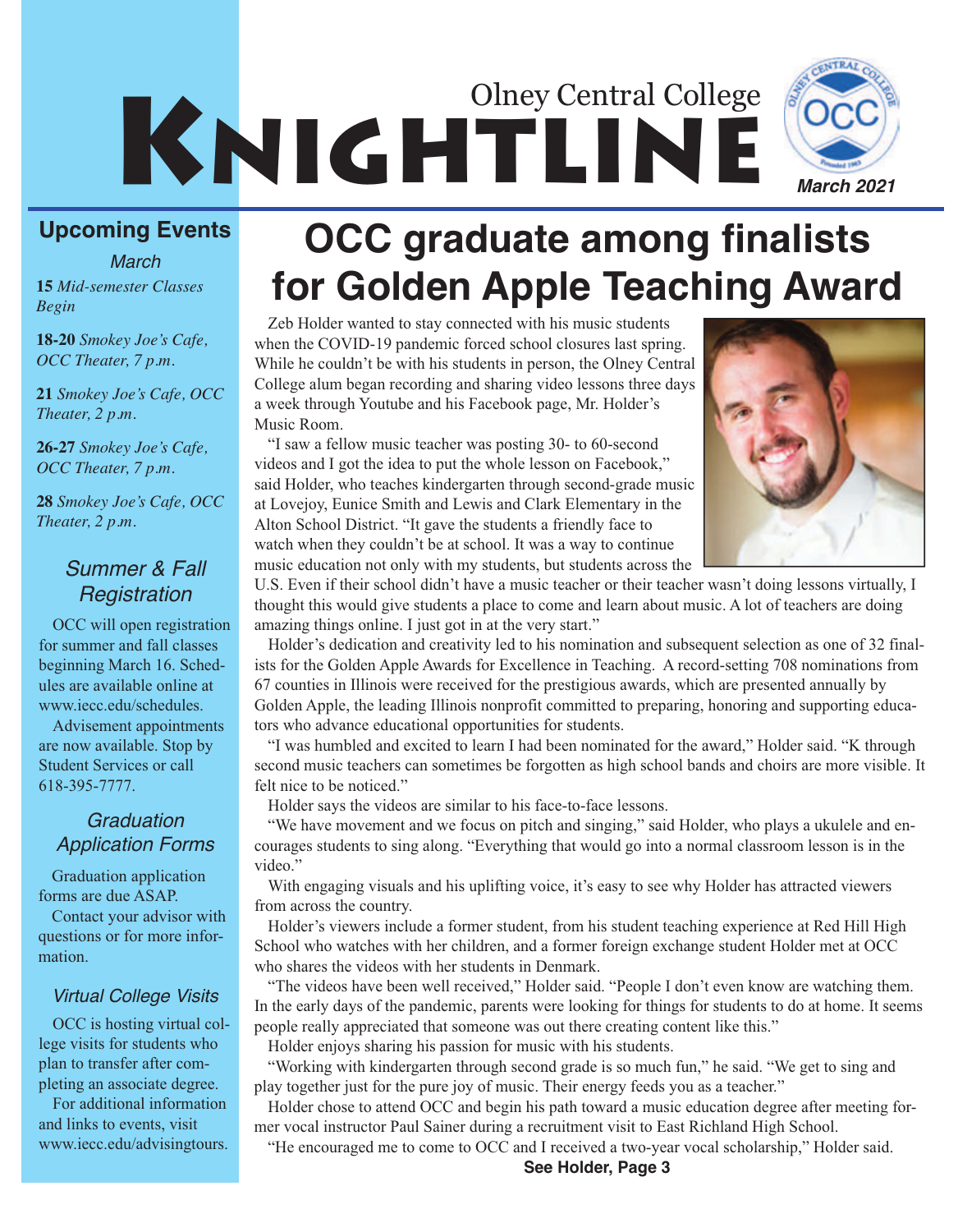## **OCC Theater brings music back to the OCC stage**

The Olney Central College Theater was just a week away from presenting *Mamma Mia* last spring when the COVID-19 pandemic shutdown not only its performances, but shows across the country.

"I feel so sorry that our audience didn't get to see all the hard work the *Mamma Mia* cast put in," said OCC Theater Director Jon Wright. "That will be the first production we do once everything returns to normal and we are able to do our shows with a normal size cast."

In the meantime, Wright is excited to bring *Smokey Joe's Café* to the Ruth Henry Stage.

"We are obviously very excited to perform a musical," Wright said of the upcoming production sponsored by First National Bank in Olney. "It has been quite the challenge as we try to follow all of the CDC and Illinois Department of Health guidelines."

Added safety measures have included frequent COVID-19 testing for all participants.

"The cast and crew have been amazing," Wright said. "They have been tested weekly if not more with very few complaints. They're willing to do anything to get back on stage."

Cast members include Dylan Reed, Keegan



**JJ Wright (left) administers a COVID-19 test to Lori Kilpatrick prior to an OCC Theater rehearsal for** *Smokey Joe's Cafe***. All cast and crew members must undergo frequent COVID-19 testing under safety measures in place for the upcoming production.**

Tucker, Derek Mason, Andrew Flynn, Summer Culpepper, Sophia Ranes, Ashlie Zwilling, Jessica McDonald and Warren Weitkamp. "COVID has definitely changed the way we have to do things," Weitkamp said. "With the possibility of someone getting sick, out of rehearsal preparation is a must. I've really enjoyed the rehearsals. They are intense so they keep me on my toes. It's awesome working the production team. The harder they push me, the more I want to do my best."

Weitkamp, who serves as the Richland County High School Choir Director, has enjoyed working with such a talented group. "This cast is amazing," he added. "I'm singing and dancing with some of Richland County's finest performers. I'm so blessed to be alongside current and former students from our choir and theater productions at RCHS. Performing with and seeing how much these students have grown is one of the highest honors an educator can experience."

Weitkamp said *Smokey Joe's Café* is a show area residents don't want to miss.

"There is so much talent. It's going to be amazing," he said. "Not to mention the music is so much fun."

For Wright, *Smokey Joe's Café* was an easy choice for this spring's production.

"Part of trying to put on a musical in a COVID world meant finding a show with a small cast," he said. "*Smokey Joe's Café* is perfect as it only has nine actors. It is a much smaller cast than most musicals and we are putting it on with a bare-bones crew. We feel this is an important opportunity for our cast as well as audience to feel normal again."

The longest-running musical revue on Broadway, *Smokey Joe's Cafe* features the music of Jerry Leiber and Mike Stoller. The show is packed with familiar hits from the 1950s and 1960s including *On Broadway*, *Jail House Rock*, *Stand By Me* and many more.

"Leiber and Stoller wrote a lot of music in the doo-wop era as well as many of Elvis Presley's songs," Wright said. "*Smokey Joe's Café* is a two-hour show that is nothing but pure joy. I think people need a little joy in their lives and this should hit the spot. They're just songs that make you smile."

Tickets are going fast. The March 19, 20, 21 and 28 shows are already sold out. Tickets are still available for the 7 p.m. performances on March 18, 25, 26 and 27. Tickets are \$12 and can be purchased online at www.iecc.edu/occtheater or from 10 a.m. to 2 p.m. weekdays at the OCC Box Office. Tickets are limited with only 50 available each performance. Masks and social distancing are required.

Wright said support from both the OCC administration and the Illinois Eastern Community Colleges District Office has been phenomenal.

"They have helped solve many problems throughout the process and given many solutions every step of the way," Wright said. "It is very exciting that in just a few weeks while not in the number we are used to, we will be able to entertain people again."

Like many performing art venues, Wright said the OCC Theater has faced challenges in the wake of the pandemic.

"We are beginning to recover financially, but we took a pretty big hit last spring," he added.

If you would like to contribute financially to the OCC Theater, please go to its website at www.iecc.edu/occtheater, or email wrightj@iecc.edu.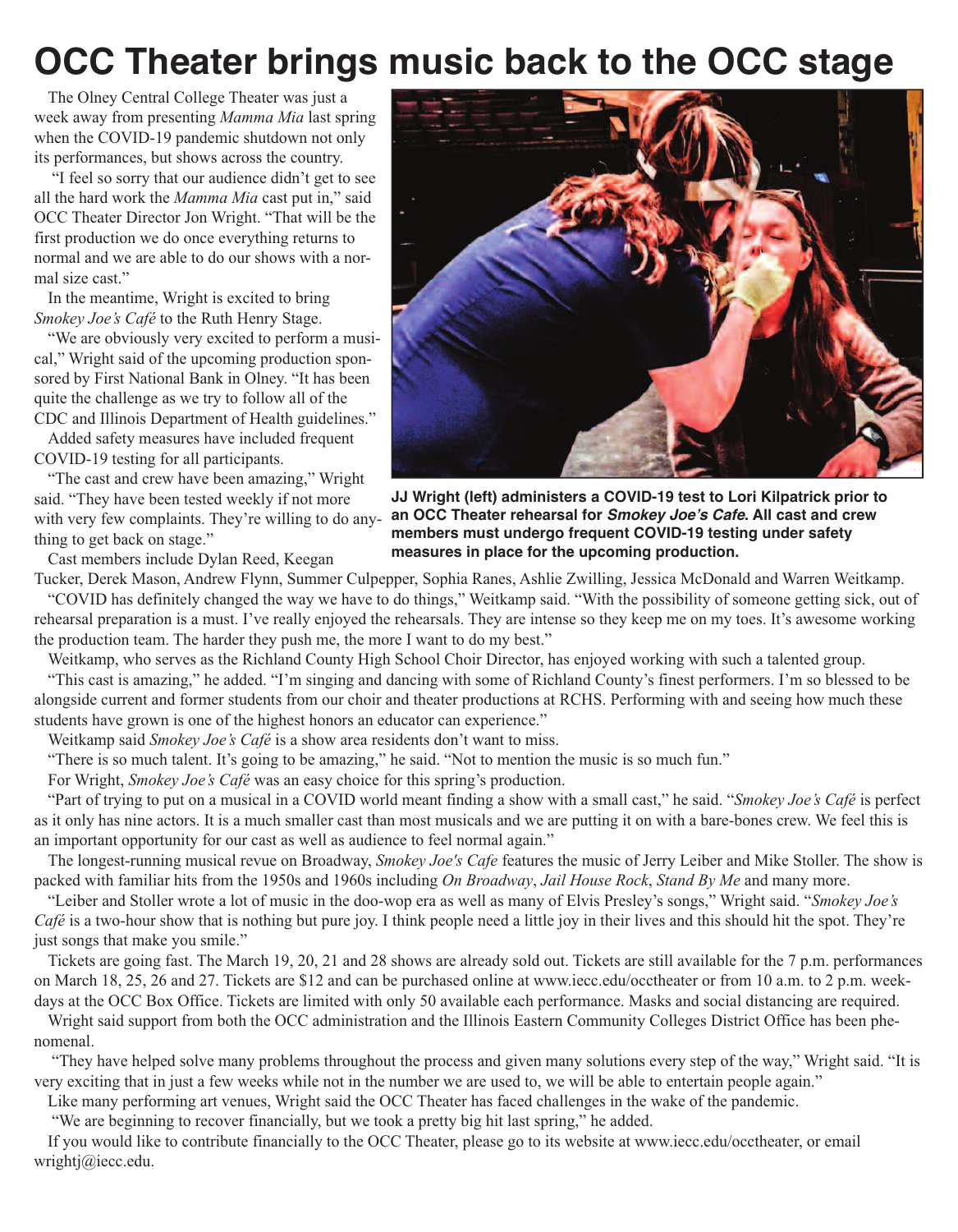# **Student Senate to host Spring Fling April 28**

Student Senate members are gearing up for OCC's Spring Fling which will be held from 8:30 to 10:30 a.m. on April 28.

Activities will include a few games and prizes will be available. Make sure to stop by and see your senate members.

Keep watching for Wacky Wednesday's your class could be next. Student Senate members are joining Phi Theta Kappa and selling 50/50 raffle tickets. Proceeds will be donated to Claws and Paws in Olney. See a Student Senate member for your chance to win.

Applications will be posted soon for the 2021-2022 Student Senate members and officer positions.

## **PTK, Senate sponsor 50/50 Raffle**

Phi Theta Kappa and Student Senate are hosting a 50/50 Raffle Fund-raiser now until April 1.

Money raised will be donated to Claws and Paws Resale and Animal Rescue Center in Olney.

Tickets are \$1 each or six for \$5. The drawing will be April 1 during PTK's meeting at 12:15 p.m.

Purchase your ticket from a PTK member or see Advisors Amie Mayhall or Kaitlyn Weger.

## **Holder** *Continued from Page 1*

"My birthday is in July. I was young for a high school graduate. I wasn't ready to go to a university so OCC was a good opportunity for me."

While attending OCC, Holder was active in student life, participating in choir, band, pep band and Phi Theta Kappa.

After graduating in 2006, Holder transferred to Eastern Illinois University where he earned a bachelor's degree in music education. In 2009, he started his career in Chester, Ill., where he taught K-8 music for six years.

In 2013, Holder earned a master's degree in educational administration from McKendree University and met his future wife, Lexi. Holder accepted his current position in Alton in 2015 to be near her and the couple married the following June. The Holders are expecting their first child later this month.

Holder says he would encourage others to attend OCC.

"It did a fine job getting me ready. I have no regrets whatsoever," he said. "At OCC, there was a sense of community. It was a smaller environment where I felt comfortable. I knew the people around me were interested in my success. When you feel someone has your back, that is a great feeling."

Holder is especially thankful for the opportunity to work with and learn from Sainer, who passed away in 2008.

"Paul Sainer was an amazing man and an inspiration to his students," Holder said. "His light and dedication continues to shine on in his students."

### **Sports Schedule**

### **Men's Basketball**

**March 13 —** OCC vs. Lewis & Clark, 3 p.m. at home

**March 17 —** OCC at Kaskaskia, 7:30 p.m.

**March 20 —** OCC vs. Southwestern Illinois, 3 p.m. at home

**March 24 —** OCC at Wabash Valley, 7:30 p.m.

March 27 – OCC vs. John A. Logan, 3 p.m. at home

**March 30 —** OCC at Lake Land, 6 p.m.

**April 1 —** OCC vs. Lincoln Trail, 7:30 p.m. at home

#### **Women's Basketball**

**March 15 —** OCC vs. Lake Land, 5:30 p.m. at home **March 17 —** OCC at Kaskaskia, 5:30 p.m.

**March 20 —** OCC vs. Southwestern Illinois, 1 p.m. at home

**March 24 —** OCC at Wabash Valley, 5:30 p.m.

**March 27 —** OCC vs. John A. Logan, 1 p.m. at home **March 30 —** OCC at Rend Lake, 4 p.m.

**April 1 —** OCC vs. Lincoln Trail, 5:30 p.m. at home

#### **Baseball**

**March 13 —** OCC vs. Shawnee, noon & 3 p.m. at home

**March 16 —** OCC vs. Vincennes, 2 p.m. at home **March 25—** OCC vs. Rend Lake, noon & 3 p.m. at home

**March 27 —** OCC at Rend Lake, noon & 3 p.m. **March 30 —** OCC at Southeastern Illinois, noon & 3

p.m. **April 1 —** OCC at John A. Logan, noon & 3 p.m.

**April 2 —** OCC vs. John A. Logan, noon & 3 p.m. at home

#### **Softball**

**March 13 —** OCC vs. Wabash Valley, noon & 2 p.m. at home

**March 15 —** OCC vs. Lincoln Land, 2 & 4 p.m. at home

**March 18 —** OCC at Kaskaskia, 2 & 4 p.m.

**March 20 —** OCC at Frontier Community, noon & 2 p.m.

**March 23 – OCC** vs. Highland Community, 2 & 4 p.m. at home

**March 25 —** OCC vs. Lincoln Trail, 2 & 4 p.m. at home

**March 27 —** OCC vs. Rend Lake, noon & 2 p.m. at home

**April 1 —** OCC vs. Shawnee Community, 2 & 4 p.m. at home

**April 2 —** OCC at Southeastern Illinois, noon & 2 p.m.